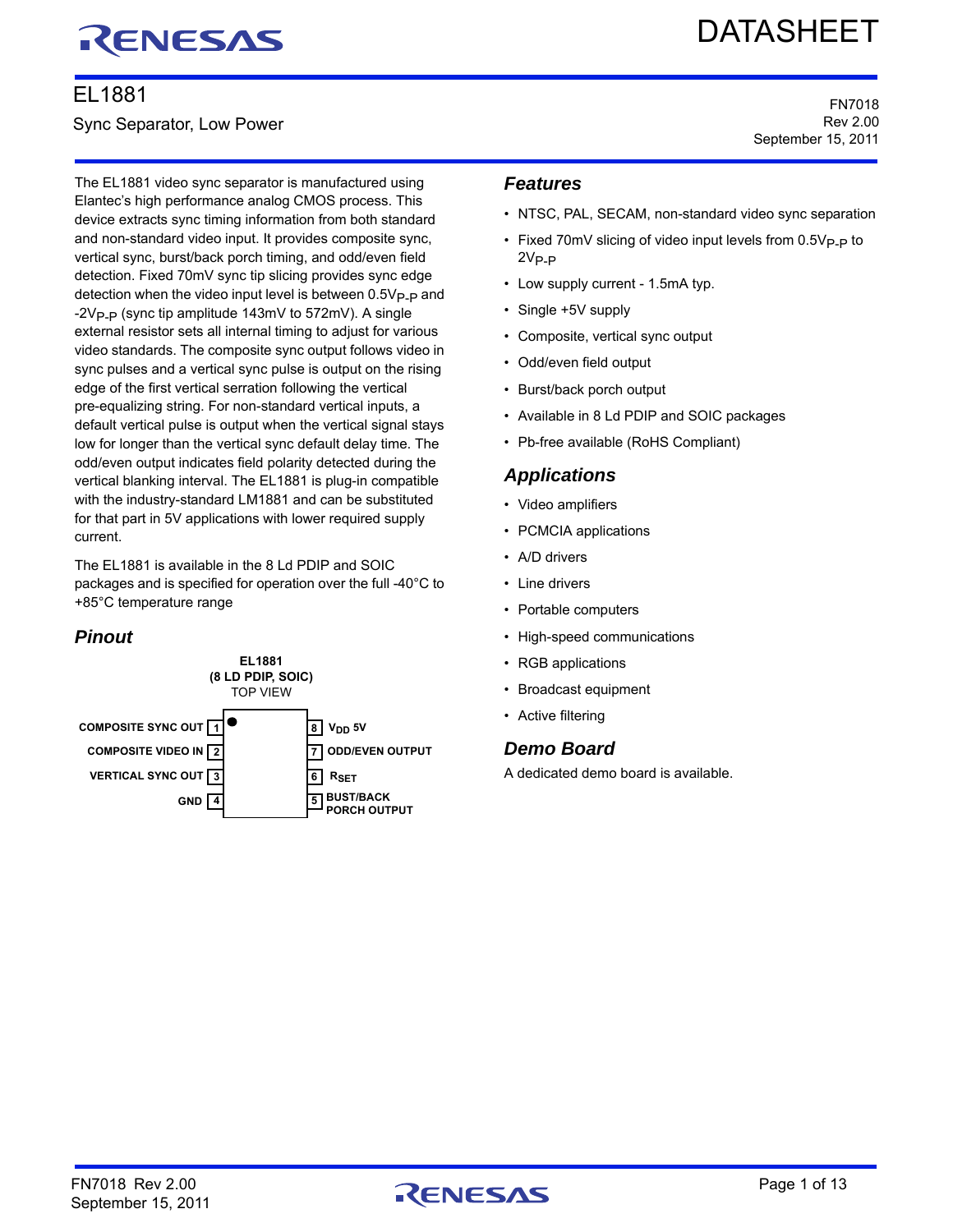### *Pin Descriptions*

| <b>PIN NUMBER</b> | <b>PIN NAME</b>            | <b>PIN FUNCTION</b>                                                                                                         |
|-------------------|----------------------------|-----------------------------------------------------------------------------------------------------------------------------|
|                   | Composite Sync<br>Out      | Composite sync pulse output; sync pulses start on a falling edge and end on a rising edge                                   |
| 2                 | Composite Video<br>In      | AC coupled composite video input; sync tip must be at the lowest potential (positive picture phase)                         |
| 3                 | Vertical Sync Out          | Vertical sync pulse output; the falling edge of vert sync is the start of the vertical period                               |
| 4                 | <b>GND</b>                 | Supply ground                                                                                                               |
| 5                 | Burst/Back Porch<br>Output | Burst/back porch output; low during burst portion of composite video                                                        |
| 6                 | $RSFT$ (Note 1)            | An external resistor to ground sets all internal timing; a 681k 1% resistor will provide correct timing for<br>NTSC signals |
| 7                 | Odd/Even Output            | Odd/even field output; high during odd fields, low during even fields; transitions occur at start of vert sync<br>pulse     |
| 8                 | VDD 5V                     | Positive supply (5V)                                                                                                        |

NOTE:

<span id="page-1-3"></span>1.  $R_{SET}$  must be a 1% resistor

#### *Ordering Information*

| <b>PART NUMBER</b>             | <b>PART MARKING</b> | <b>PACKAGE</b>                   | <b>PKG DWG #</b> |
|--------------------------------|---------------------|----------------------------------|------------------|
| IEL1881CN                      | <b>EL1881CN</b>     | 8 Ld PDIP                        | E8.3             |
| EL1881CS                       | 1881CS              | 8 Ld SOIC                        | M8.15E           |
| EL1881CS-T7 (Note 2)           | 1881CS              | 8 Ld SOIC (Tape & Reel)          | M8.15E           |
| EL1881CSZ (Notes 3, 4)         | 1881CSZ             | 8 Ld SOIC (Pb-free)              | M8.15E           |
| EL1881CSZ-T7 (Notes 2, 3, 4)   | 1881CSZ             | 8 Ld SOIC (Pb-free, Tape & Reel) | M8.15E           |
| EL1881CSZ-T13 (Notes 2, 3, 4)) | 1881CSZ             | 8 Ld SOIC (Pb-free, Tape & Reel) | M8.15E           |

NOTES:

<span id="page-1-0"></span>[2. Please refer to TB347 for details on reel specifications.](http://www.intersil.com/data/tb/tb347.pdf)

- <span id="page-1-1"></span>3. These Intersil Pb-free plastic packaged products employ special Pb-free material sets, molding compounds/die attach materials, and 100% matte tin plate plus anneal (e3 termination finish, which is RoHS compliant and compatible with both SnPb and Pb-free soldering operations). Intersil Pb-free products are MSL classified at Pb-free peak reflow temperatures that meet or exceed the Pb-free requirements of IPC/JEDEC J STD-020.
- <span id="page-1-2"></span>4. For Moisture Sensitivity Level (MSL), please see device information page for **EL1881**. For more information on MSL, please see Technical Brief [TB363](http://www.intersil.com/data/tb/tb363.pdf).

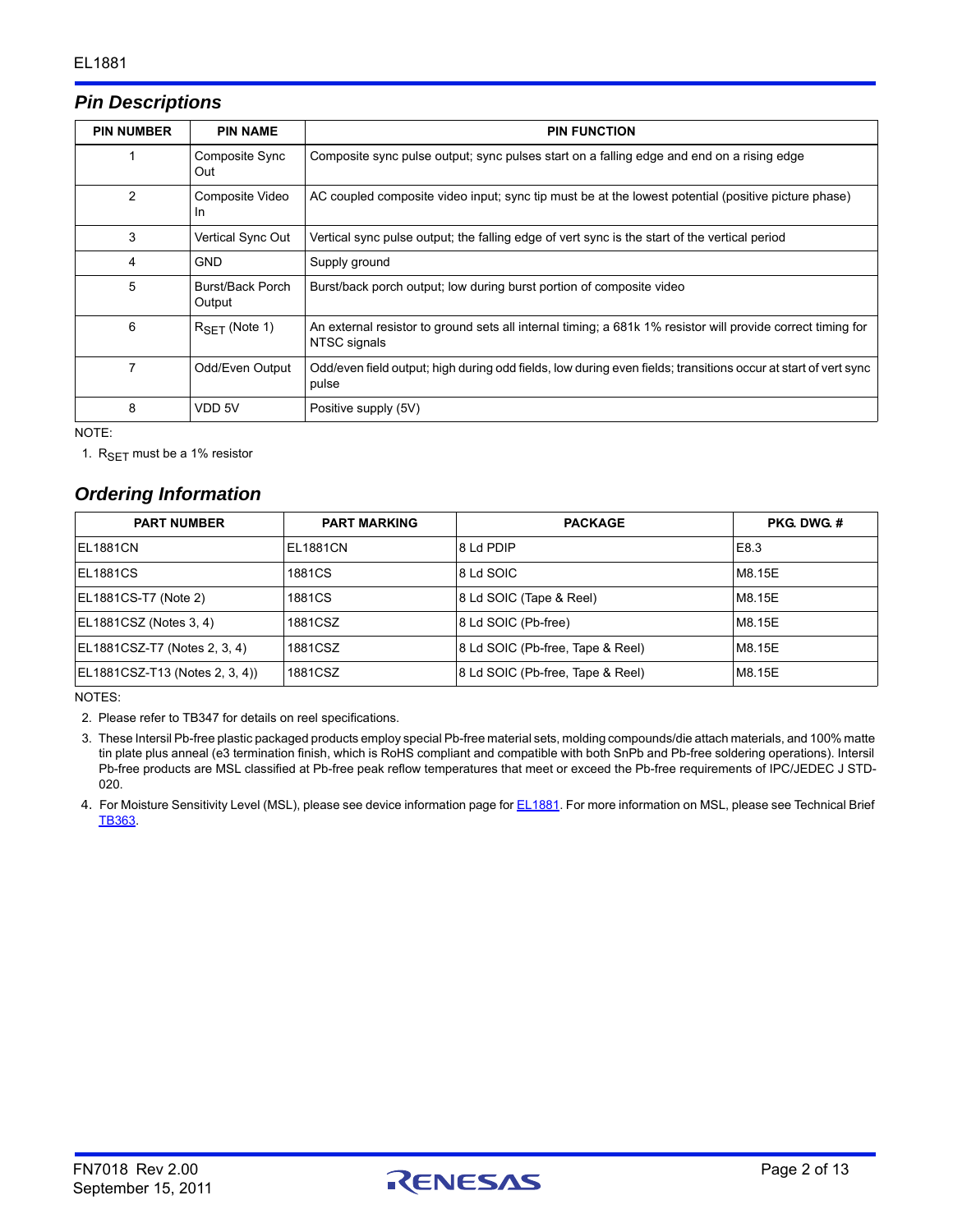| Absolute Maximum Ratings $(T_A = +25^{\circ}C)$ |  |
|-------------------------------------------------|--|
|-------------------------------------------------|--|

#### **Thermal Information**

| Thermal Resistance (Typical, Note 5)              | $\theta_{JA}$ (°C/W) |
|---------------------------------------------------|----------------------|
|                                                   | 85                   |
|                                                   | 95 to 120            |
| Operating Ambient Temperature Range 40°C to +85°C |                      |
|                                                   |                      |
|                                                   |                      |

*CAUTION: Do not operate at or near the maximum ratings listed for extended periods of time. Exposure to such conditions may adversely impact product reliability and result in failures not covered by warranty.*

#### NOTE:

<span id="page-2-0"></span>5.  $\theta_{JA}$  is measured with the component mounted on a high effective thermal conductivity test board in free air. See Tech Brief [TB379](http://www.intersil.com/data/tb/tb379.pdf) for details.

*IMPORTANT NOTE: All parameters having Min/Max specifications are guaranteed. Typical values are for information purposes only. Unless otherwise noted, all tests are at the specified temperature and are pulsed tests, therefore:*  $T_J = T_C = T_A$ 

|  | DC Electrical Specifications $V_{DD} = 5V$ , $T_A = +25^\circ C$ , $R_{SET} = 681k\Omega$ , unless otherwise specified. |
|--|-------------------------------------------------------------------------------------------------------------------------|
|--|-------------------------------------------------------------------------------------------------------------------------|

| <b>PARAMETER</b>                                | <b>DESCRIPTION</b>                | <b>MIN</b> | TYP  | <b>MAX</b> | <b>UNIT</b> |
|-------------------------------------------------|-----------------------------------|------------|------|------------|-------------|
| I <sub>DD</sub> , Quiescent                     | $V_{DD} = 5V$                     | 0.75       | 1.5  | 3          | mA          |
| Clamp Voltage                                   | Pin 2, $I_{\text{LOAD}}$ = -100µA | 1.35       | 1.5  | 1.65       | V           |
| Clamp Discharge Current                         | Pin $2 = 2V$                      | 6          | 12   | 16         | μA          |
| Clamp Charge Current                            | $Pin 2 = 1V$                      | $-1.3$     | -1   | 0.7        | mA          |
| R <sub>SFT</sub> Pin Reference Voltage<br>Pin 6 |                                   | 1.1        | 1.22 | 1.35       | V           |
| V <sub>OL</sub> Output Low Voltage              | $I_{OL}$ = 1.6mA                  |            | 0.24 | 0.5        | V           |
| V <sub>OH</sub> Output High Voltage             | $I_{OH} = -40 \mu A$              | 4          | 4.8  |            | V           |
|                                                 | $I_{OH} = -1.6mA$                 | 3          | 4.6  |            | v           |

#### **Dynamic Specifications**

| <b>PARAMETER</b>                              | <b>DESCRIPTION</b>                               | <b>MIN</b> | <b>TYP</b> | <b>MAX</b> | <b>UNIT</b> |
|-----------------------------------------------|--------------------------------------------------|------------|------------|------------|-------------|
| Comp Sync Prop Delay, t <sub>CS</sub>         | See Figure 20                                    | 20         | 35         | 75         | ns          |
| Vertical Sync Width, t <sub>VS</sub>          | Normal or Default Trigger, 50% to 50%            | 190        | 230        | 300        | μs          |
| Vertical Sync Default Delay, t <sub>VSD</sub> | See Figure 21                                    | 35         | 62         | 85         | μs          |
| Burst/Back Porch Delay, t <sub>RD</sub>       | See Figure 20                                    | 120        | 200        | 300        | ns          |
| Burst/Back Porch Width, t <sub>R</sub>        | See Figure 20                                    | 2.5        | 3.5        | 4.5        | μs          |
| Input Dynamic Range                           | Video Input Amplitude to Maintain 50% Slice Spec | 0.5        |            | 2          | $V_{P-P}$   |
| Slice Level                                   | V <sub>SLICE</sub> /V <sub>CLAMP</sub>           | 55         | 70         | 85         | mV          |

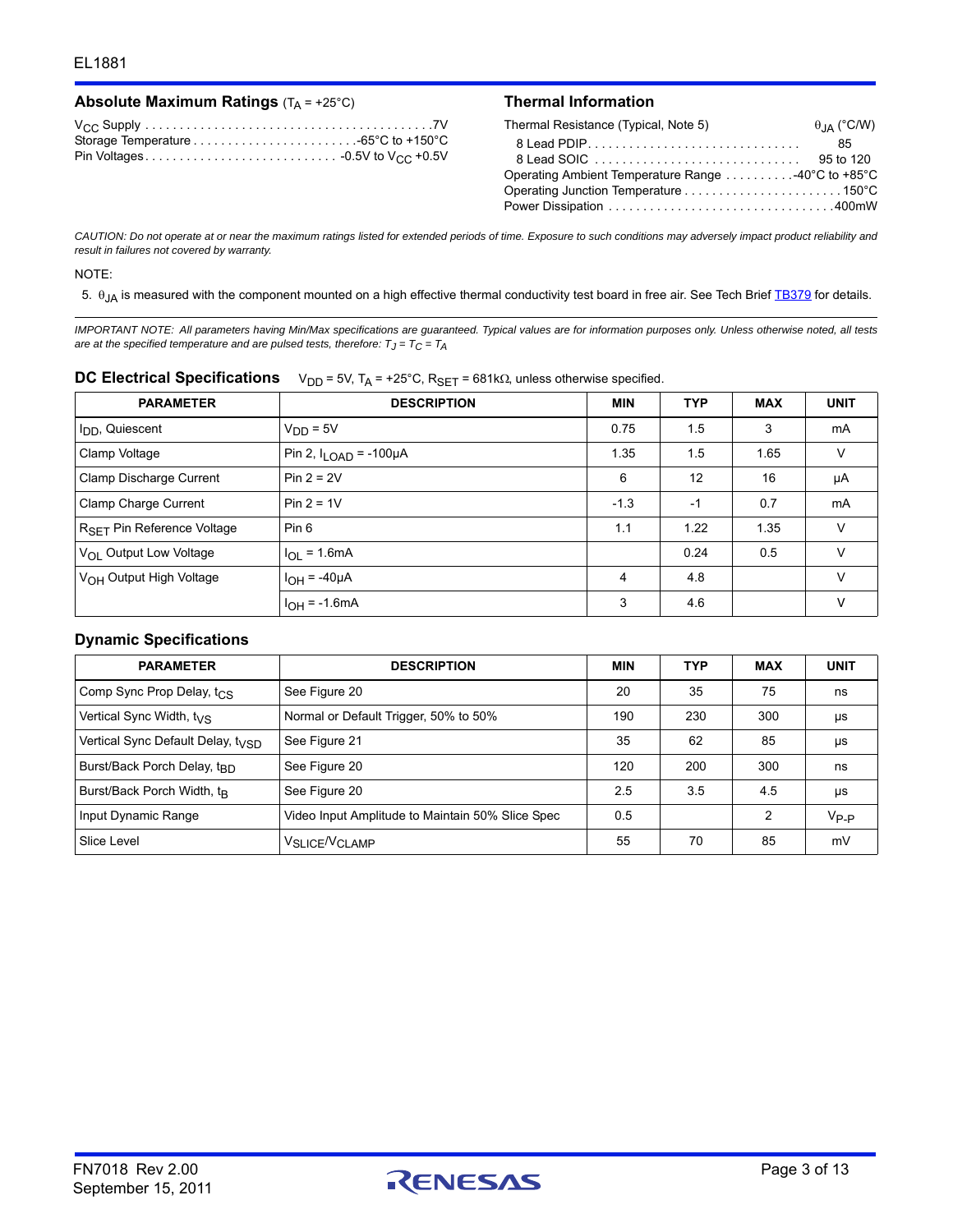# *Typical Performance Curves*



FIGURE 1. SUPPLY CURRENT vs TEMPERATURE **FIGURE 2. V<sub>CLAMP</sub> VOLTAGE vs TEMPERATURE** 





**FIGURE 3. CLAMP DISCHARGE CURRENT vs TEMPERATURE**



**FIGURE 4. V<sub>RSET</sub> vs TEMPERATURE** 



**FIGURE 5. CLAMP CHARGE CURRENT vs TEMPERATURE FIGURE 6. RSET vs HORIZONTAL FREQUENCY**





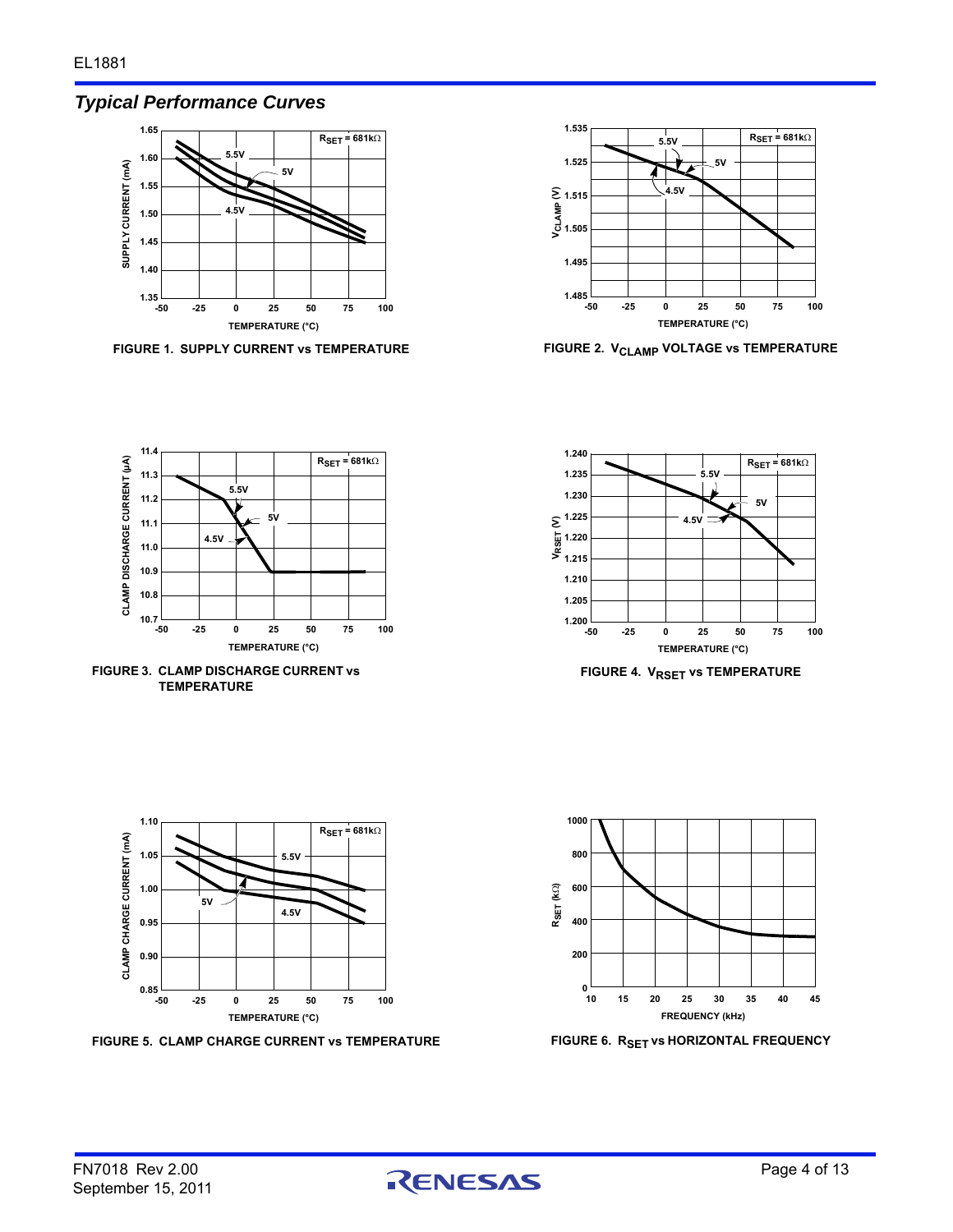# *Typical Performance Curves* **(Continued)**



FIGURE 7. BURST/BACK PORCH WIDTH vs R<sub>SET</sub> FIGURE 8. BURST/BACK PORCH DELAY vs R<sub>SET</sub>











**FIGURE 9. VERTICAL SYNC WIDTH vs RSET FIGURE 10. VERTICAL DEFAULT DELAY vs RSET** 



**FIGURE 12. BURST/BACK PORCH WIDTH vs TEMPERATURE**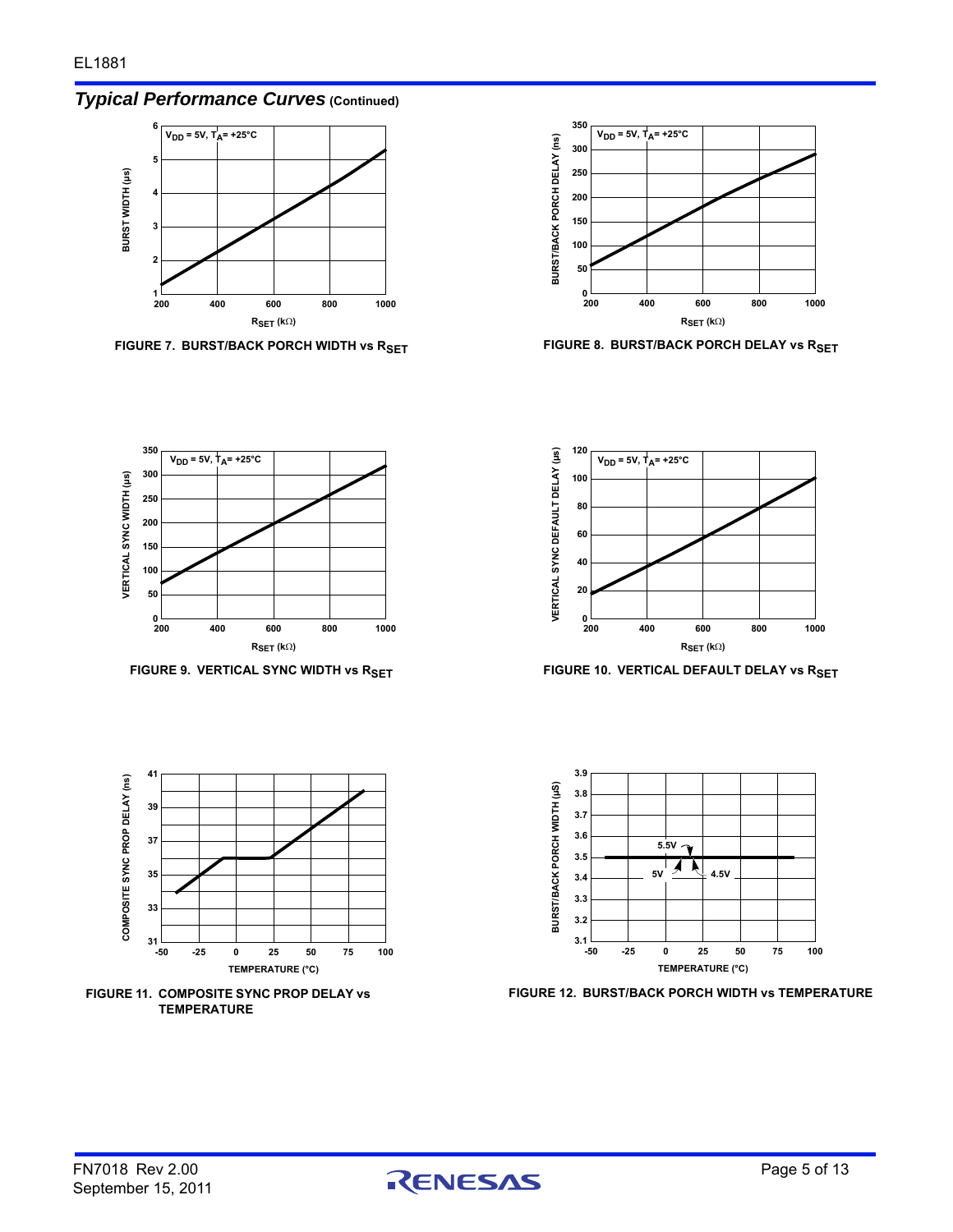*Typical Performance Curves* **(Continued)**



**FIGURE 13. BURST/BACK PORCH DELAY vs TEMPERATURE FIGURE 14. VERTICAL SYNC PULSE WIDTH vs** 



**TEMPERATURE**



**FIGURE 16. COMPOSITE SYNC TO VERTICAL SYNC DELAY TIME**







**FIGURE 15. VERTICAL SYNC DEFAULT DELAY TIME vs TEMPERATURE**



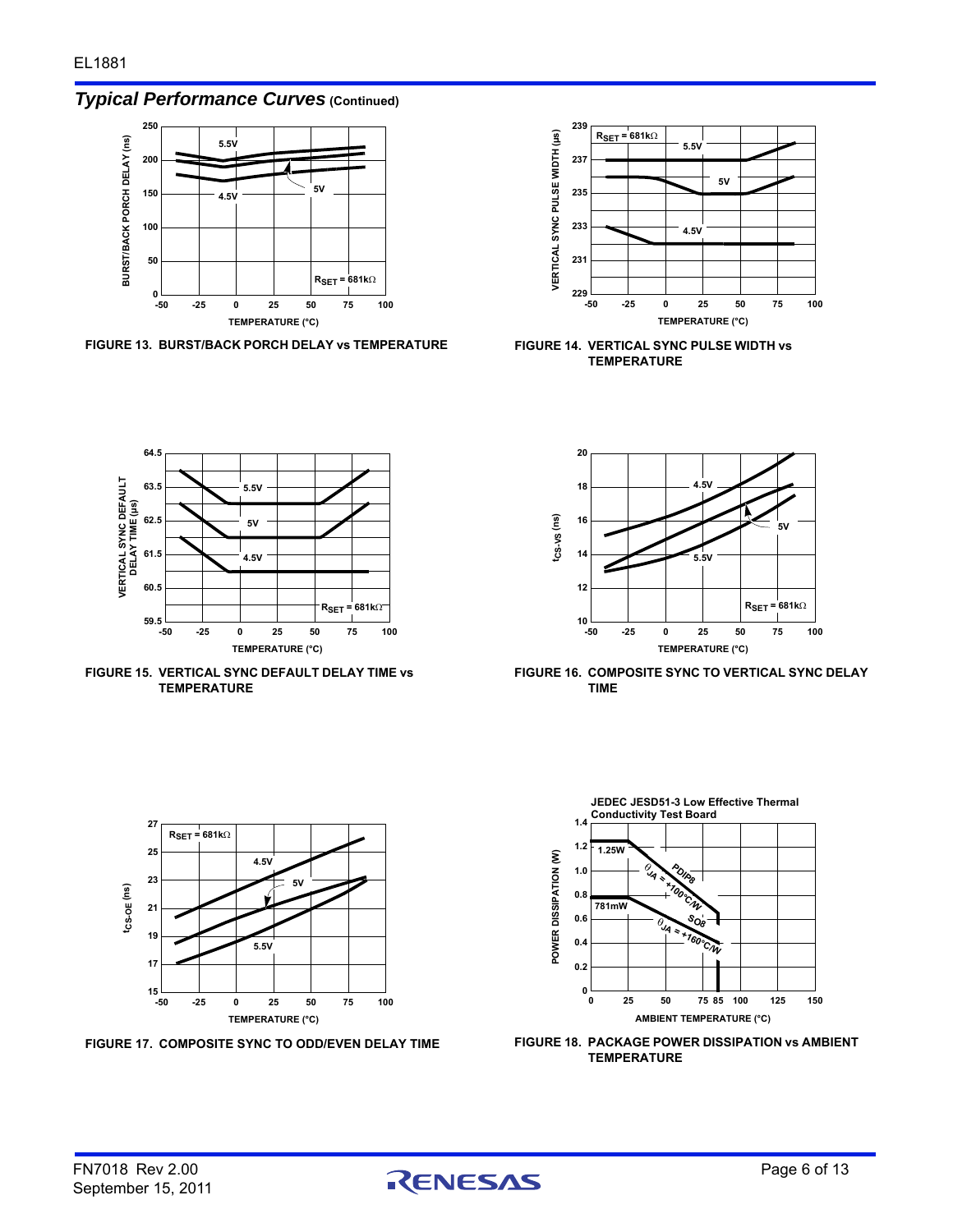



#### NOTES:

- <span id="page-6-4"></span>6. Signal 1a drawing reproduced with permission from EIA.
- <span id="page-6-0"></span>7. The composite sync output reproduces all the video input sync pulses, with a propagation delay.
- <span id="page-6-1"></span>8. Vertical sync leading edge is coincident with the first vertical serration pulse leading edge, with a propagation delay.
- <span id="page-6-2"></span>9. Odd-even output is low for even field, and high for odd field.
- <span id="page-6-3"></span>10. Back porch goes low for a fixed pulse width on the trailing edge of video input sync pulses. Note that for serration pulses during vertical, the back porch starts on the rising edge of the serration pulse (with propagation delay).

**FIGURE 19. STANDARD (NTSC INPUT) TIMING**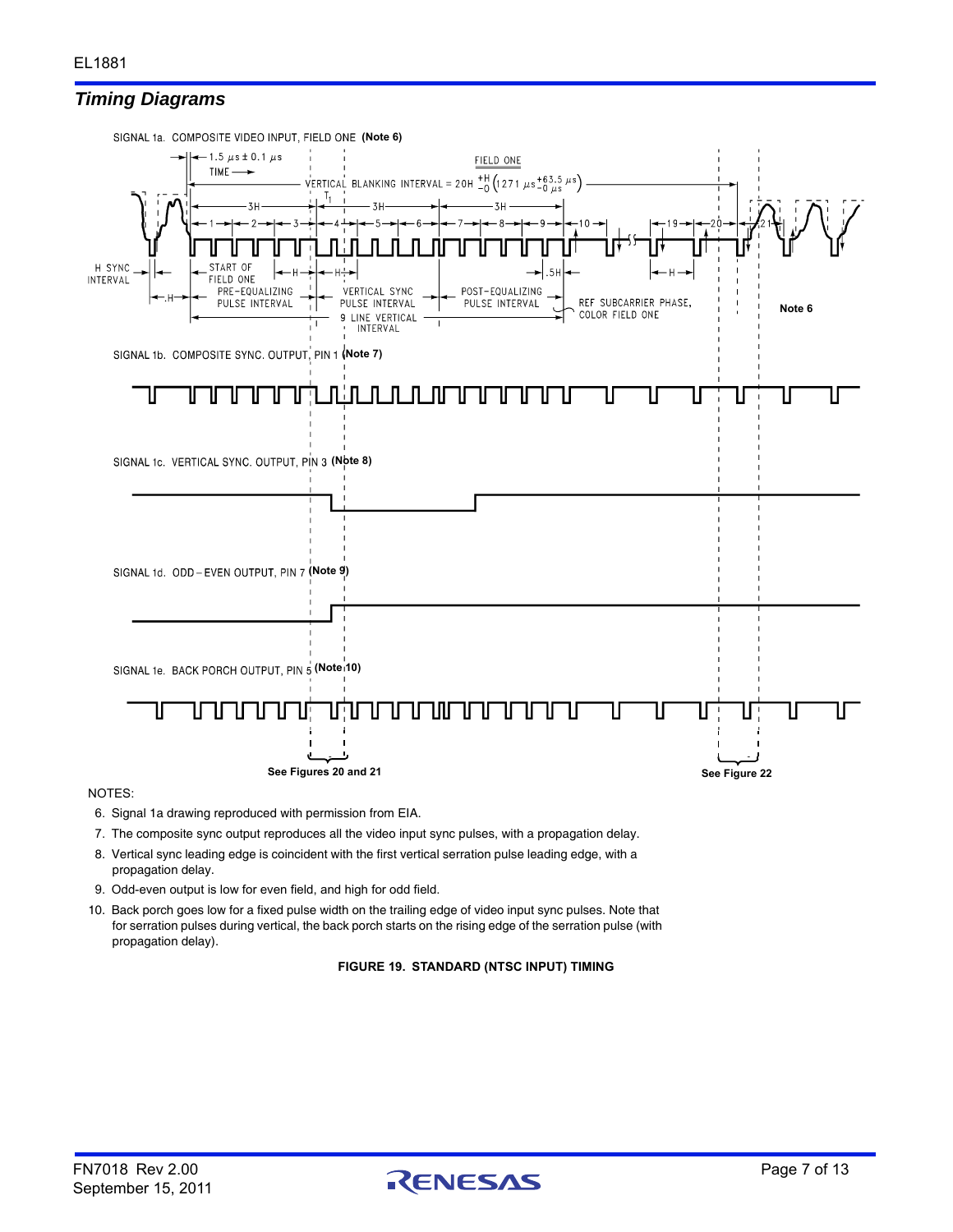#### *Expanded Timing Diagrams*



<span id="page-7-0"></span>



<span id="page-7-1"></span>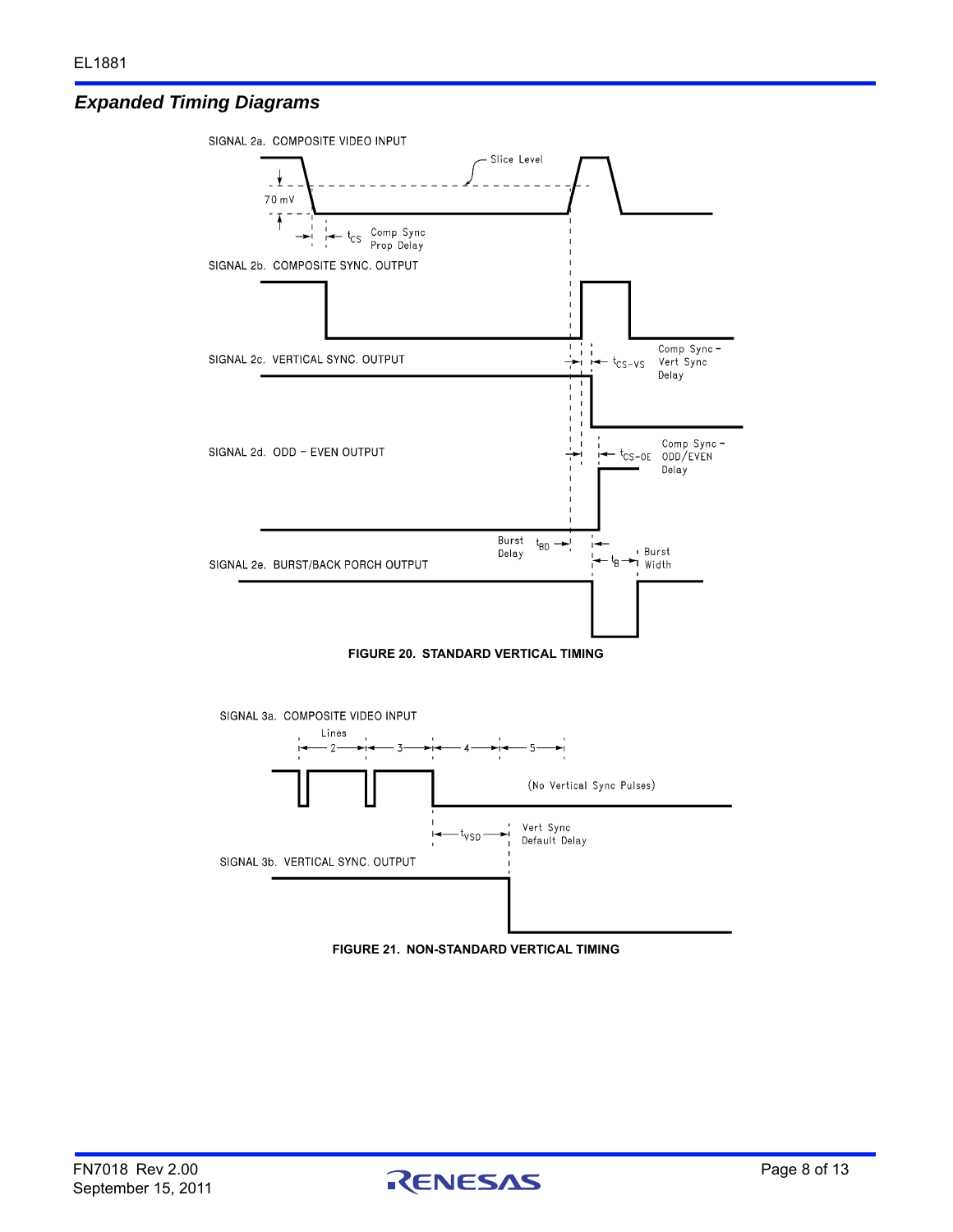*Expanded Timing Diagrams* **(Continued)**



**FIGURE 22. STANDARD VERTICAL TIMING**

# <span id="page-8-0"></span>*Applications Information*

#### *Video In*

Figure [24](#page-10-1) shows a ["Simplified Block Diagram" on page 11](#page-10-0).

An AC-coupled video signal is input to Video In pin 2 via**,** C1 nominally 0.1µF. Clamp charge current will prevent the signal on pin 2 from going any more negative than Sync Tip Ref, about 1.5V. This charge current is nominally about 1mA. A clamp discharge current of about 10µA is always attempting to discharge  $C_1$  to Sync Tip Ref, thus charge is lost between sync pulses that must be replaced during sync pulses. The droop voltage that will occur can be calculated from It = CV, where V is the droop voltage, I is the discharge current, t is the time between sync pulses (sync period - sync tip width), and C is  $C_1$ .

An NTSC video signal has a horizontal frequency of 15.73kHz, and a sync tip width of 4.7µs. This gives a period of  $63.6\mu s$  and a time  $t = 58.9\mu s$ . The droop voltage will then be  $V = 5.9$ mV. This is  $< 2\%$  of a nominal sync tip amplitude of 286mV. The charge represented by this droop is replaced in a time given by  $t = CV/I$ , where  $I = clamp$  charge current =

1mA. Here t = 590ns, about 12% of the sync pulse width of 4.7 $\mu$ s. It is important to choose  $C_1$  large enough so that the droop voltage does not approach the switching threshold of the internal comparator.

#### *Fixed Gain Buffer*

The clamped video signal then passes to the fixed gain buffer which places the sync slice level at the equivalent level of 70mV above sync tip. The output of this buffer is presented to the comparator, along with the slice reference. The comparator output is level shifted and buffered to TTL levels, and sent out as Composite Sync to pin 1.

#### *Burst*

A low-going Burst pulse follows each rising edge of sync, and lasts approximately 3.5 $\mu$ s for an R<sub>SFT</sub> of 681k $\Omega$ .

#### *Vertical Sync*

A low-going Vertical Sync pulse is output during the start of the vertical cycle of the incoming video signal. The vertical cycle starts with a pre-equalizing phase of pulses with a duty cycle of about 93%, followed by a vertical serration phase

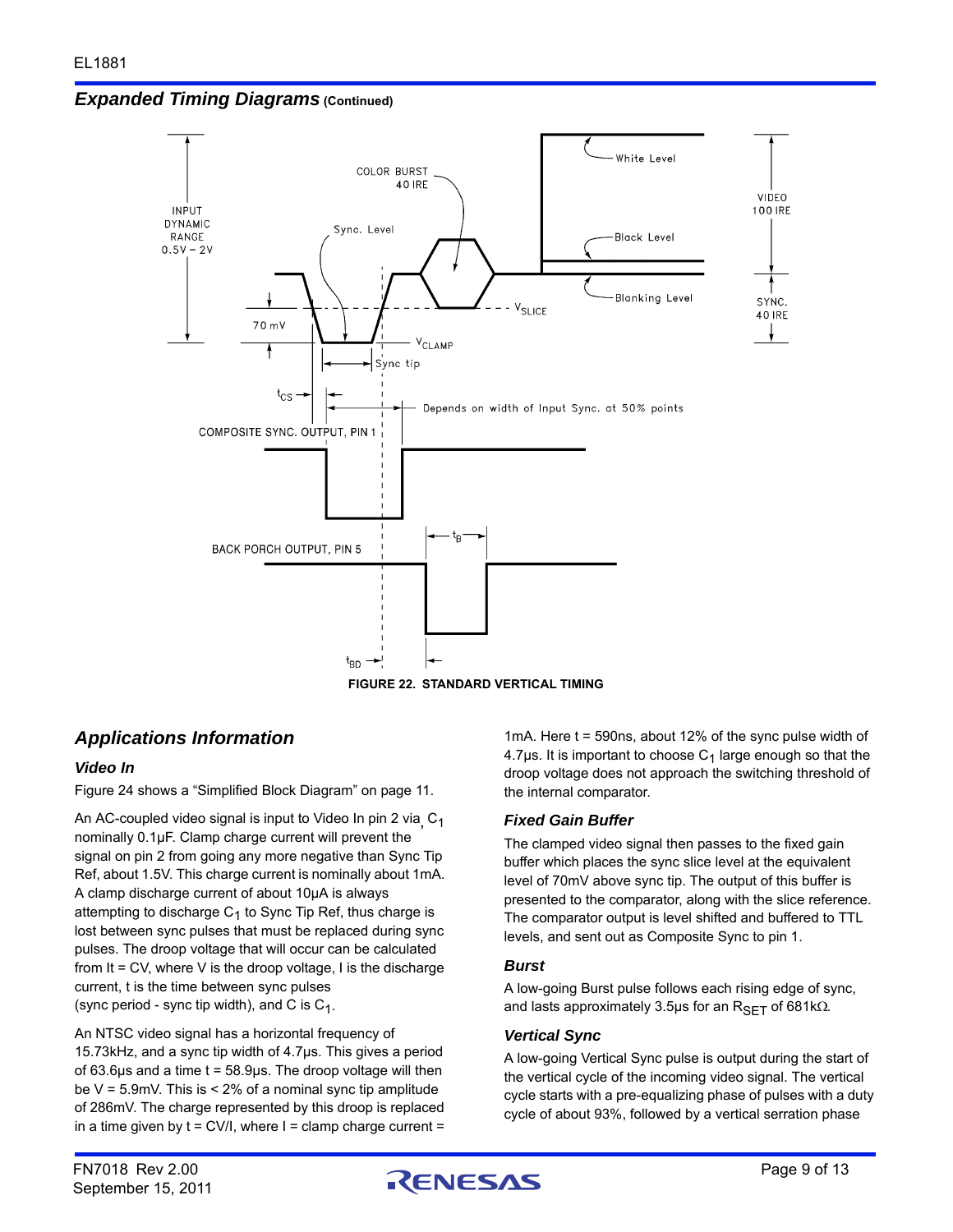that has a duty cycle of about 15%. Vertical Sync is clocked out of the EL1881 on the first rising edge during the vertical serration phase. In the absence of vertical serration pulses, a vertical sync pulse will be forced out after the vertical sync default delay time, approximately 60µs after the last falling edge of the vertical equalizing phase for  $R_{\text{SET}} = 681 \text{k}\Omega$ .

#### *Odd/Even*

Because a typical television picture is composed of two interlaced fields, there is an odd field that includes all the odd lines, and an even field that consists of the even lines. This odd/even field information is decoded by the EL1881 during the end of picture information and the beginning of vertical information. The odd/even circuit includes a T-flip-flop that is reset during full horizontal lines, but not during half lines or vertical equalization pulses. The T-flip-flop is clocked during each falling edge of these half-period pulses. Even fields will toggle until a low state is clocked to the odd/even pin 7 at the beginning of vertical sync, and odd fields will cause a high state to be clocked to the odd/even pin at the start of the next vertical sync pulse. Odd/even can be ignored if using non-interlaced video, as there is no change in timing from one field to the next.

#### *RSET*

An external  $R_{\text{SFT}}$  resistor, connected from  $R_{\text{SFT}}$  pin 6 to ground, produces a reference current that is used internally as the timing reference for vertical sync width, vertical sync default delay, burst gate delay and burst width. Decreasing the value of  $R_{\text{SET}}$  increases the reference current, which in turn decreases reference times and pulse widths. A higher frequency video input necessitates a lower  $R_{\text{SET}}$  value.

#### *Chroma Filter*

A chroma filter is suggested to increase the S/N ratio of the incoming video signal. Use of the optional chroma filter is shown in Figure [23.](#page-9-0) It can be implemented very simply and inexpensively with a series resistor of  $620\Omega$  and a parallel capacitor of 500pF, which gives a single pole roll-off frequency of about 500kHz. This sufficiently attenuates the 3.58MHz (NTSC) or 4.43MHz (PAL) color burst signal, yet passes the approximately 15kHz sync signals without appreciable attenuation. A chroma filter will increase the propagation delay from the composite input to the outputs.

<span id="page-9-0"></span>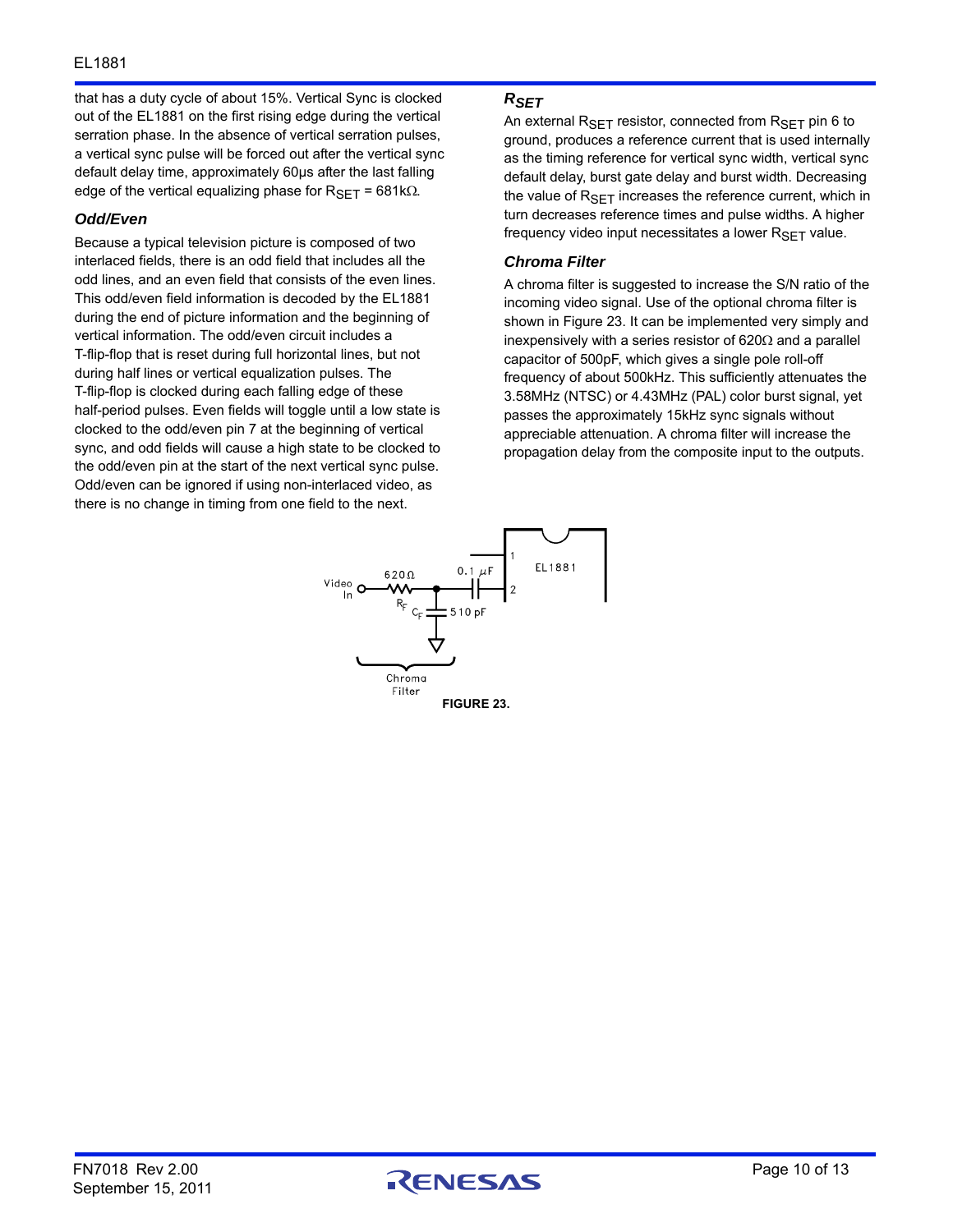#### <span id="page-10-0"></span>*Simplified Block Diagram*



<span id="page-10-1"></span>**FIGURE 24.**

© Copyright Intersil Americas LLC 2002-2011. All Rights Reserved. All trademarks and registered trademarks are the property of their respective owners.

For additional products, see [www.intersil.com/en/products.html](http://www.intersil.com/en/products.html?utm_source=Intersil&utm_medium=datasheet&utm_campaign=disclaimer-ds-footer)

[Intersil products are manufactured, assembled and tested utilizing ISO9001 quality systems as noted](http://www.intersil.com/en/products.html?utm_source=Intersil&utm_medium=datasheet&utm_campaign=disclaimer-ds-footer) in the quality certifications found at [www.intersil.com/en/support/qualandreliability.html](http://www.intersil.com/en/support/qualandreliability.html?utm_source=Intersil&utm_medium=datasheet&utm_campaign=disclaimer-ds-footer)

*Intersil products are sold by description only. Intersil may modify the circuit design and/or specifications of products at any time without notice, provided that such modification does not, in Intersil's sole judgment, affect the form, fit or function of the product. Accordingly, the reader is cautioned to verify that datasheets are current before placing orders. Information furnished by Intersil is believed to be accurate and reliable. However, no responsibility is assumed by Intersil or its subsidiaries for its use; nor for any infringements of patents or other rights of third parties which may result from its use. No license is granted by implication or otherwise under any patent or patent rights of Intersil or its subsidiaries.*

For information regarding Intersil Corporation and its products, see [www.intersil.com](http://www.intersil.com?utm_source=intersil&utm_medium=datasheet&utm_campaign=disclaimer-ds-footer)

FN7018 Rev 2.00 Page 11 of 13 September 15, 2011

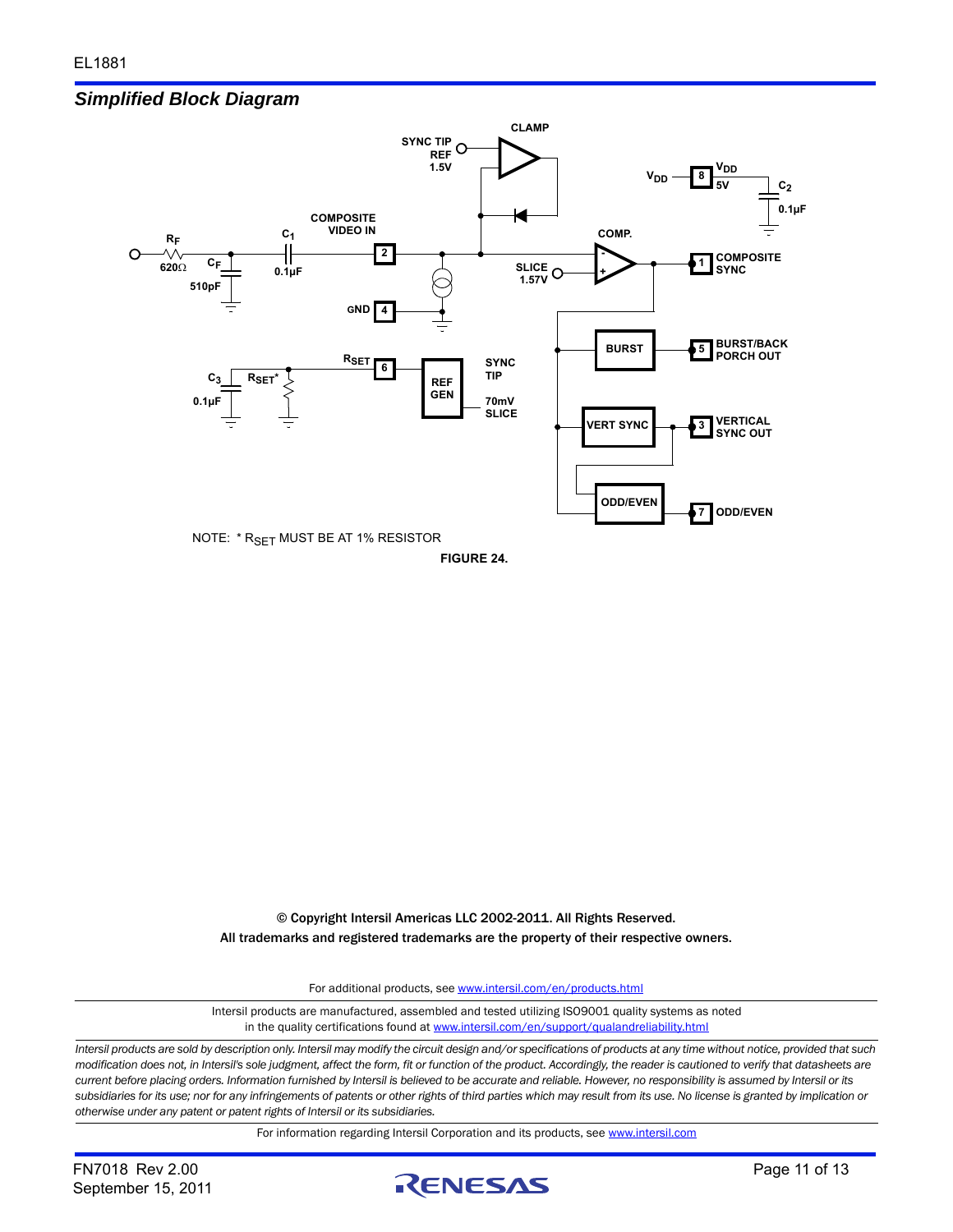#### *Dual-In-Line Plastic Packages (PDIP)*



#### NOTES:

- 1. Controlling Dimensions: INCH. In case of conflict between English and Metric dimensions, the inch dimensions control.
- 2. Dimensioning and tolerancing per ANSI Y14.5M**-**1982.
- 3. Symbols are defined in the "MO Series Symbol List" in Section 2.2 of Publication No. 95.
- 4. Dimensions A, A1 and L are measured with the package seated in JEDEC seating plane gauge GS**-**3.
- 5. D, D1, and E1 dimensions do not include mold flash or protrusions. Mold flash or protrusions shall not exceed 0.010 inch (0.25mm).
- 6. E and  $|e_A|$  are measured with the leads constrained to be perpendicular to datum | C- |.
- 7.  $e_B$  and  $e_C$  are measured at the lead tips with the leads unconstrained.  $e_C$  must be zero or greater.
- 8. B1 maximum dimensions do not include dambar protrusions. Dambar protrusions shall not exceed 0.010 inch (0.25mm).
- 9. N is the maximum number of terminal positions.
- 10. Corner leads (1, N, N/2 and N/2 + 1) for E8.3, E16.3, E18.3, E28.3, E42.6 will have a B1 dimension of 0.030 - 0.045 inch (0.76 - 1.14mm).

#### **E8.3 (JEDEC MS-001-BA ISSUE D) 8 LEAD DUAL-IN-LINE PLASTIC PACKAGE**

|                |            | <b>INCHES</b> | <b>MILLIMETERS</b> |            |                |
|----------------|------------|---------------|--------------------|------------|----------------|
| <b>SYMBOL</b>  | <b>MIN</b> | <b>MAX</b>    | MIN                | <b>MAX</b> | <b>NOTES</b>   |
| A              |            | 0.210         |                    | 5.33       | 4              |
| A1             | 0.015      |               | 0.39               |            | 4              |
| A <sub>2</sub> | 0.115      | 0.195         | 2.93               | 4.95       |                |
| В              | 0.014      | 0.022         | 0.356              | 0.558      |                |
| <b>B1</b>      | 0.045      | 0.070         | 1.15               | 1.77       | 8, 10          |
| C              | 0.008      | 0.014         | 0.204              | 0.355      |                |
| D              | 0.355      | 0.400         | 9.01               | 10.16      | 5              |
| D <sub>1</sub> | 0.005      |               | 0.13               |            | 5              |
| Е              | 0.300      | 0.325         | 7.62               | 8.25       | 6              |
| E1             | 0.240      | 0.280         | 6.10               | 7.11       | 5              |
| e              | 0.100 BSC  |               | 2.54 BSC           |            | -              |
| $e_A$          | 0.300 BSC  |               | 7.62 BSC           |            | 6              |
| $e_{B}$        |            | 0.430         |                    | 10.92      | $\overline{7}$ |
| L              | 0.115      | 0.150         | 2.93               | 3.81       | 4              |
| N              | 8          |               |                    | 8          | 9              |

Rev. 0 12/93